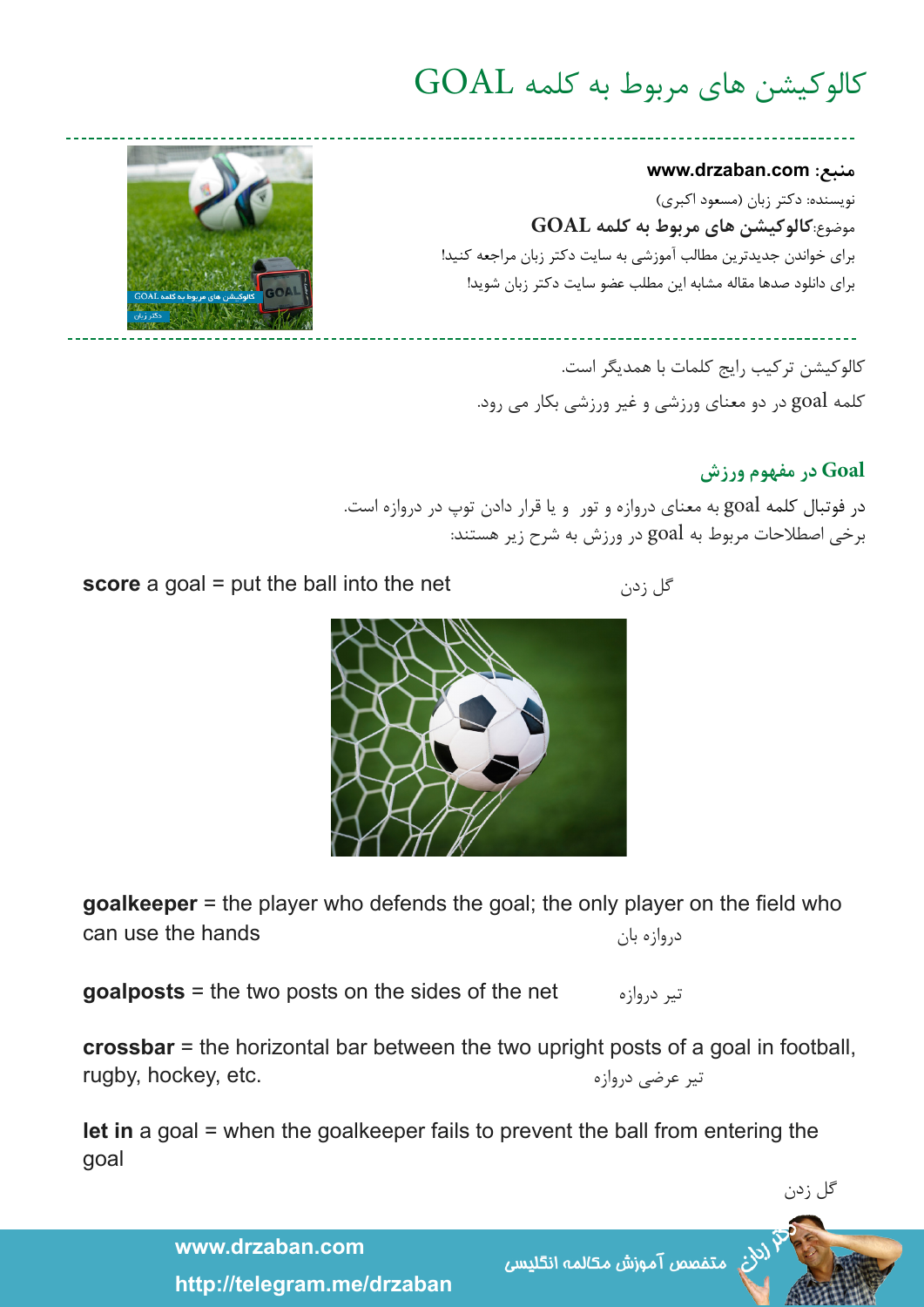**making a save =** When the goalkeeper stops the ball from entering.

گرفتن توپ )توسط دروازه بان(



**a spectacular** goal = a goal that was especially impressive  $\epsilon$ گل محشر، معرکه **he winning** goal / the decisive goal = the goal that won the game  $\frac{1}{2}$ ل سرنوشت ساز **a tying** goal = a goal that made the score equal  $\frac{1}{2}$ 

an own goal = when a player accidentally puts the ball into their own team's goal ُگل به خودی

**disallow** a goal = when the referee cancels a goal because of some illegal play before the goal

ُگل رد شده )توسط داور(

کلمه goal در ورزشهایی مثل فوتبال، هاکی، لِکراس، چوگان و واترپلو استفاده می شود.

**کلمه goal در مفاهیم غیر ورزشی** کلمه goal به غیر از مفهوم ورزش به معنای هدف نیز هست. در اینجا به معرفی چند کالوکیشن پرکاربرد با goal می پردازیم:

هدفگذاری کردن goal a set / establish



ر<br>لان<sub>ی</sub> متفصص آموزش مکالمه انگلیسی

www.drzaban.com http://telegram.me/drzaban